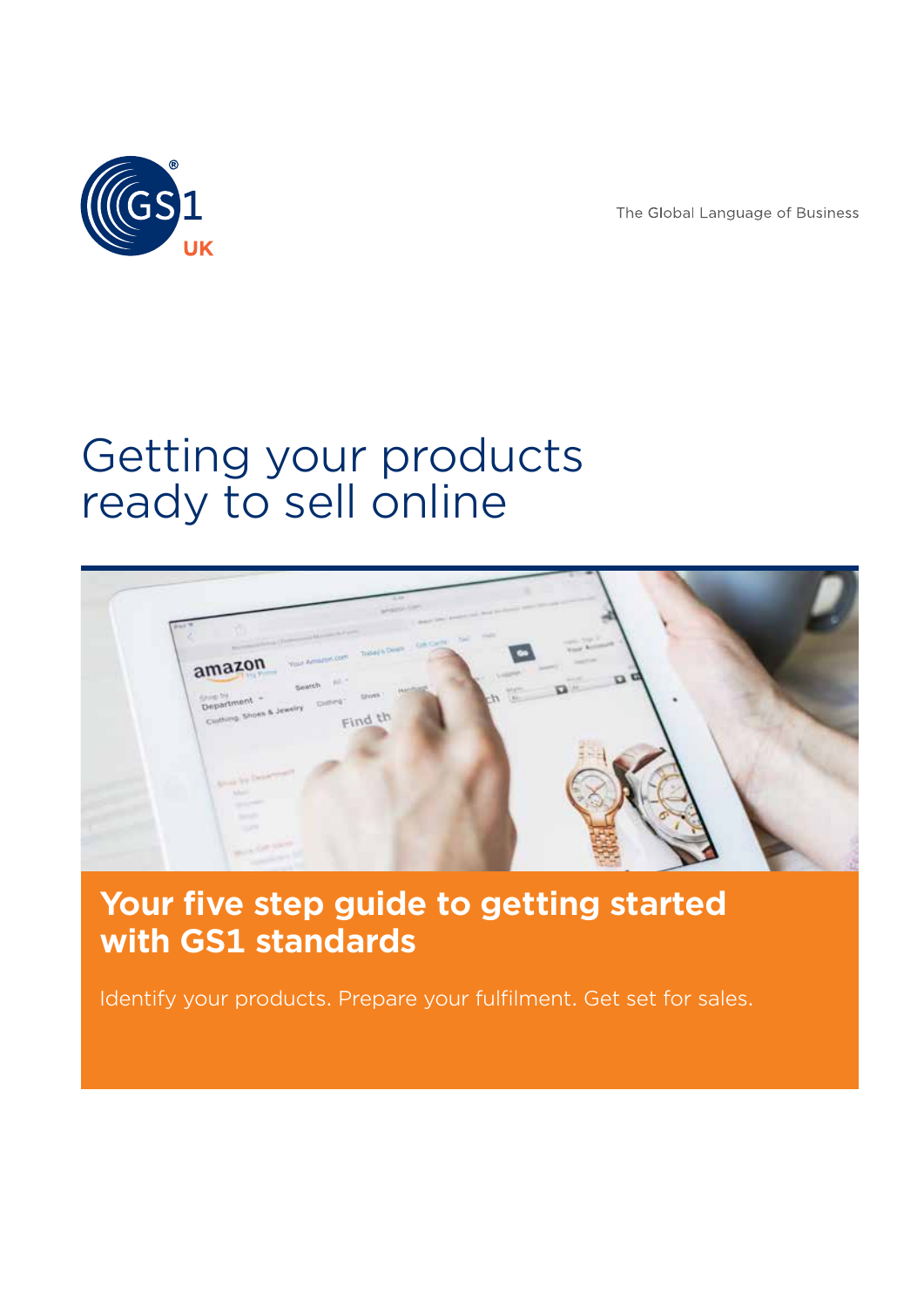# Getting your products ready to sell online

# **Contents**

Your five step guide to getting started with GS1 standards

| <b>Step</b><br>$\mathbf{1}$   | Using your company prefix        | 3              |
|-------------------------------|----------------------------------|----------------|
| <b>Step</b><br>$\mathbf{2}$   | Identifying your products online | $\overline{4}$ |
| <b>Step</b><br>$\overline{3}$ | <b>Understanding GTIN rules</b>  | 5              |
| <b>Step</b><br>4              | <b>Fulfilment process</b>        | 6              |
| <b>Step</b><br>5              | Training                         |                |
| Further help and guidance     |                                  |                |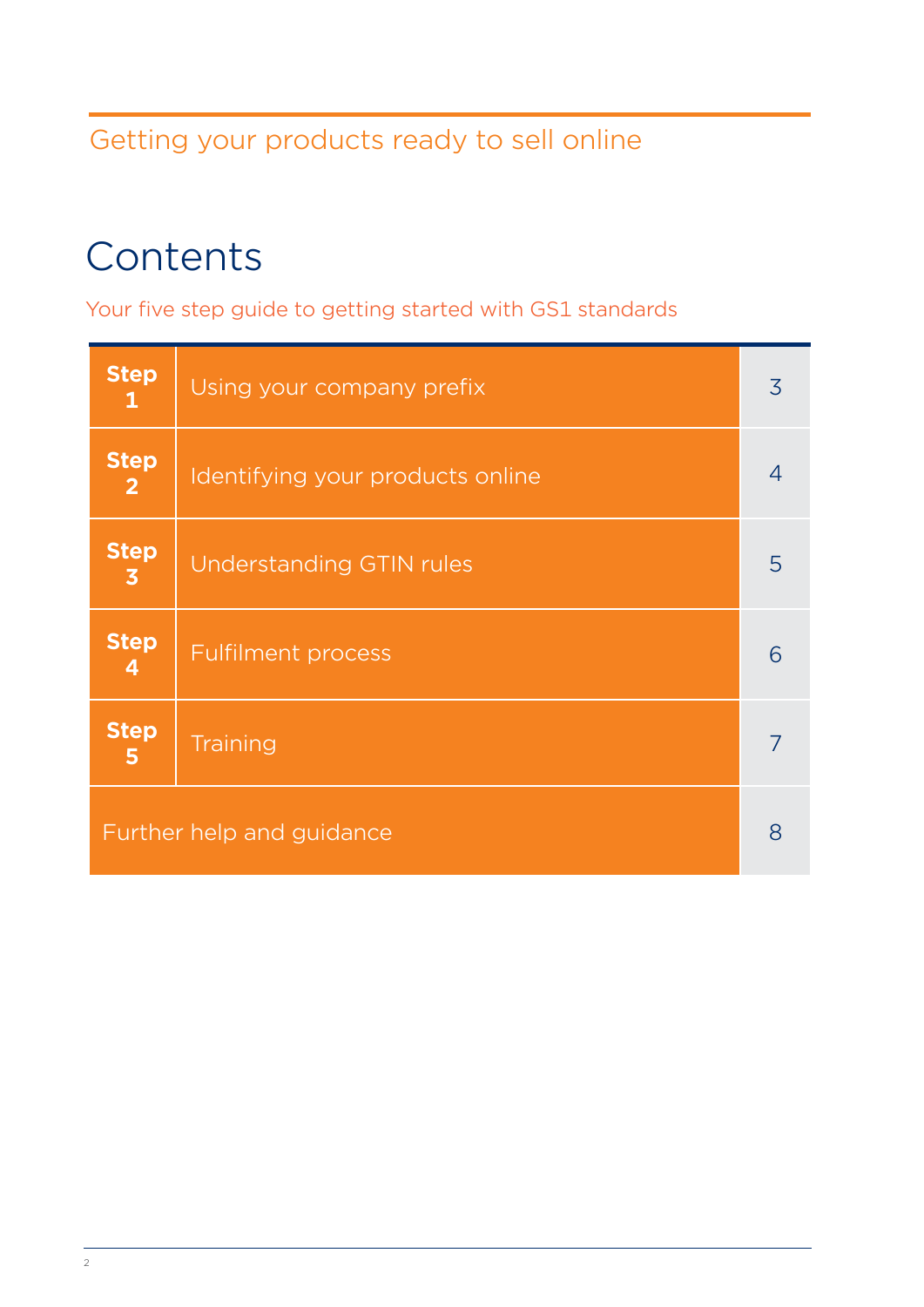# **Step 1:** Using your company prefix

You'll need a unique number for every type of product or item you wish to sell – and each number must start with your GS1 Company Prefix.

**1** 2 3 4 5

Although this unique number is often referred to as a barcode number, its full name is a Global Trade Item Number – or 'GTIN' for short. In stores, the barcodes you see on all products are simply a visual representation of a GTIN.



However online, you may only have to supply your trading partner, for instance Amazon, play.com or eBay, with a GTIN, as the number by itself is enough to identify and track your product.

As a GS1 UK member, we allocate you a unique Company Prefix as a 'base' for you to create GTINs to identify your products. The example here shows a typical barcode and GTIN with the Company Prefix highlighted.

### **How are company prefixes used?**

Your Company Prefix will contain between 6 and 11 digits - depending on how many GTINs you need. You can use your prefix to create different types of numbers depending on whether you're identifying products, cases, pallets, assets, locations or other items.

Once your prefix is live, no other organisation may use it to create numbers. It is yours to uniquely identify your products – so they're ready for trading.

And if you need more GTINs then you just contact us to licence an additional Company Prefix.

#### **How do I manage them?**

You can manage and maintain all your company prefix numbers using the secure online service called My Numberbank.

You will find this at **www.gs1uk.org/mynumberbank**.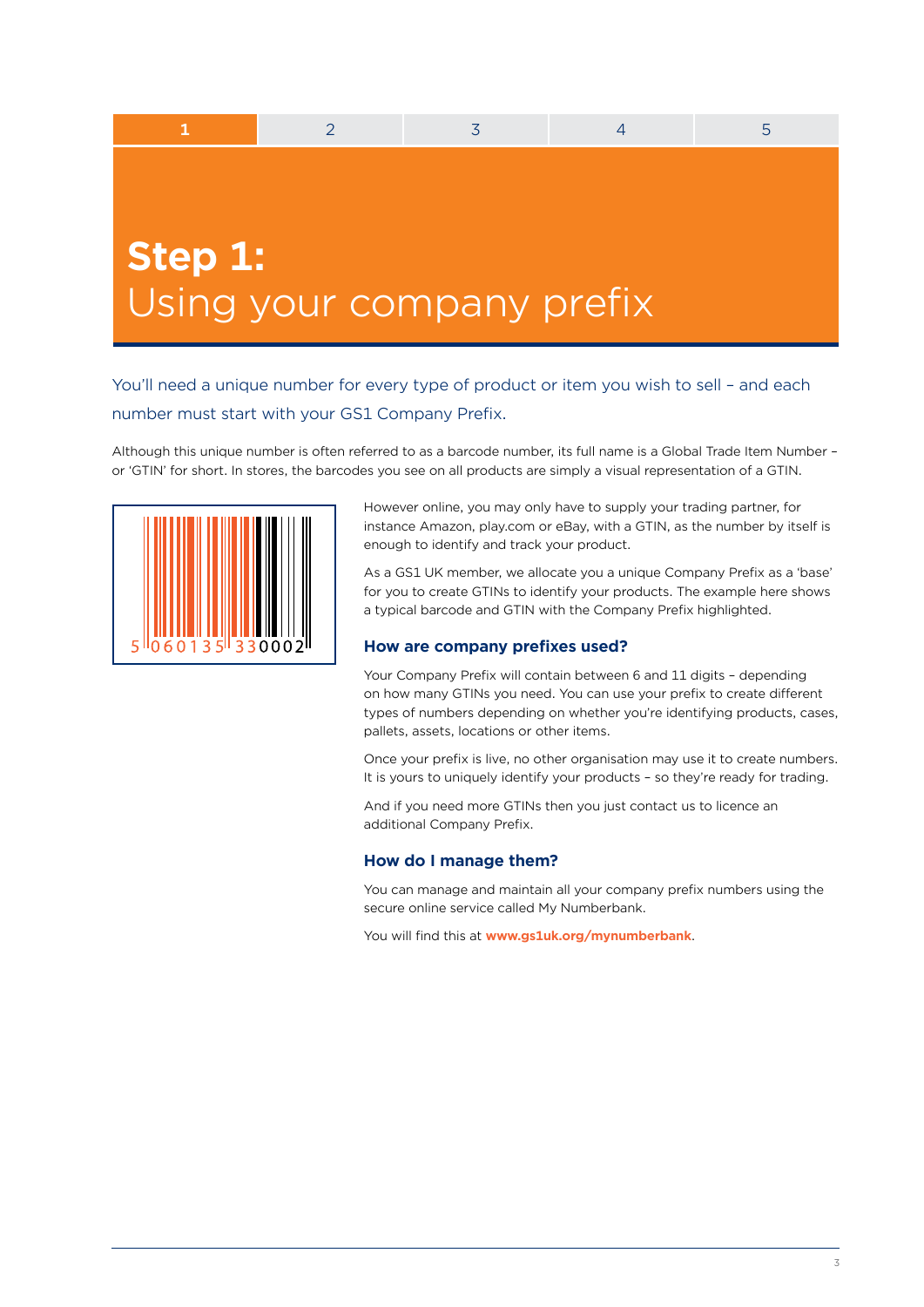**Step 2:** Identifying your products online

1 **2** 3 4 5

Unique numbers help you – and your trading partners – to identify, track and trace items anywhere in the supply chain. They also help streamline processes such as automated ordering or invoicing.

Online retailers and marketplaces will require you to assign a GTIN to allow you to upload your product information for any item you wish to sell through their platform.

You can then use the same numbers in barcodes if you want – if you are planning on also selling the product through physical stores then you will need to do this.

### **Products requiring unique identification**

You'll need a GTIN for each type of product or item that needs unique identification for pricing, ordering or invoicing. For example, GTIN 5012345678917 could be a 330ml bottle of fizzy drink.

Each time you produce a new type, or variation, of a product you must use a new GTIN to identify it to prevent confusion – something that's especially helpful when retailers are ordering from you. For example, for 330ml bottle of **diet** fizzy drink could have a GTIN 5012345679013.

If you are physically barcoding your product and it is too small for the usual-sized 13-digit barcode you'll need to use a special 8-digit GTIN and barcode. These are limited and you must apply to us to get one. You can do this at **www.gs1uk.org/addtional-numbers**.

#### **Find out more about the rules for allocating GTINs for products in Step 3 overleaf.**

### **Where can I create and store my numbers?**

The secure My Numberbank service allows you to keep an accurate record of what GTIN-8 and GTIN-13s you have assigned to which product or case – all in one place. It means you can quickly add and edit products and their descriptions at any time (with the exception of GTIN-8, which you can't edit online, as you must tell us their descriptions when you order the numbers).

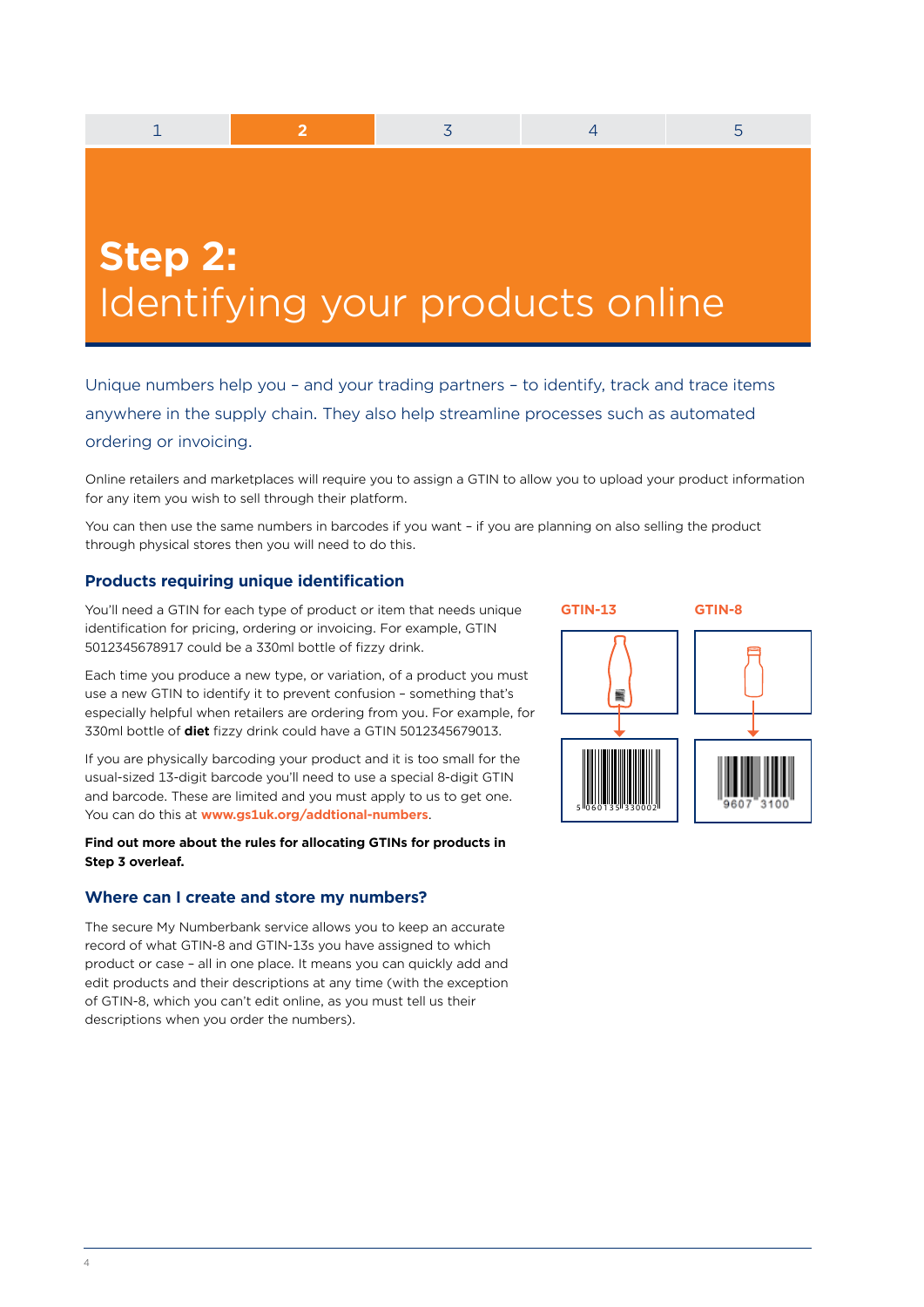# **Step 3:** Understanding GTIN rules

A new product will always require a new GTIN, but you will also often have to allocate a new GTIN when you have made changes to a product, for example, if the ingredients have changed significantly, or its size or colour.

1 2 **3** 4 5

# **Specific rules for retail**

There is a specific set of allocation rules and practices that applies to retail – and it's important to follow them. If you don't, you could add unnecessary costs to your business, by having to replace all the packaging on a certain product. In extreme examples where important ingredients have changed you could find yourself trading illegally, or it could even affect people's health.

**Review the GTIN allocation rules in full at www.gs1uk.org/how-to**.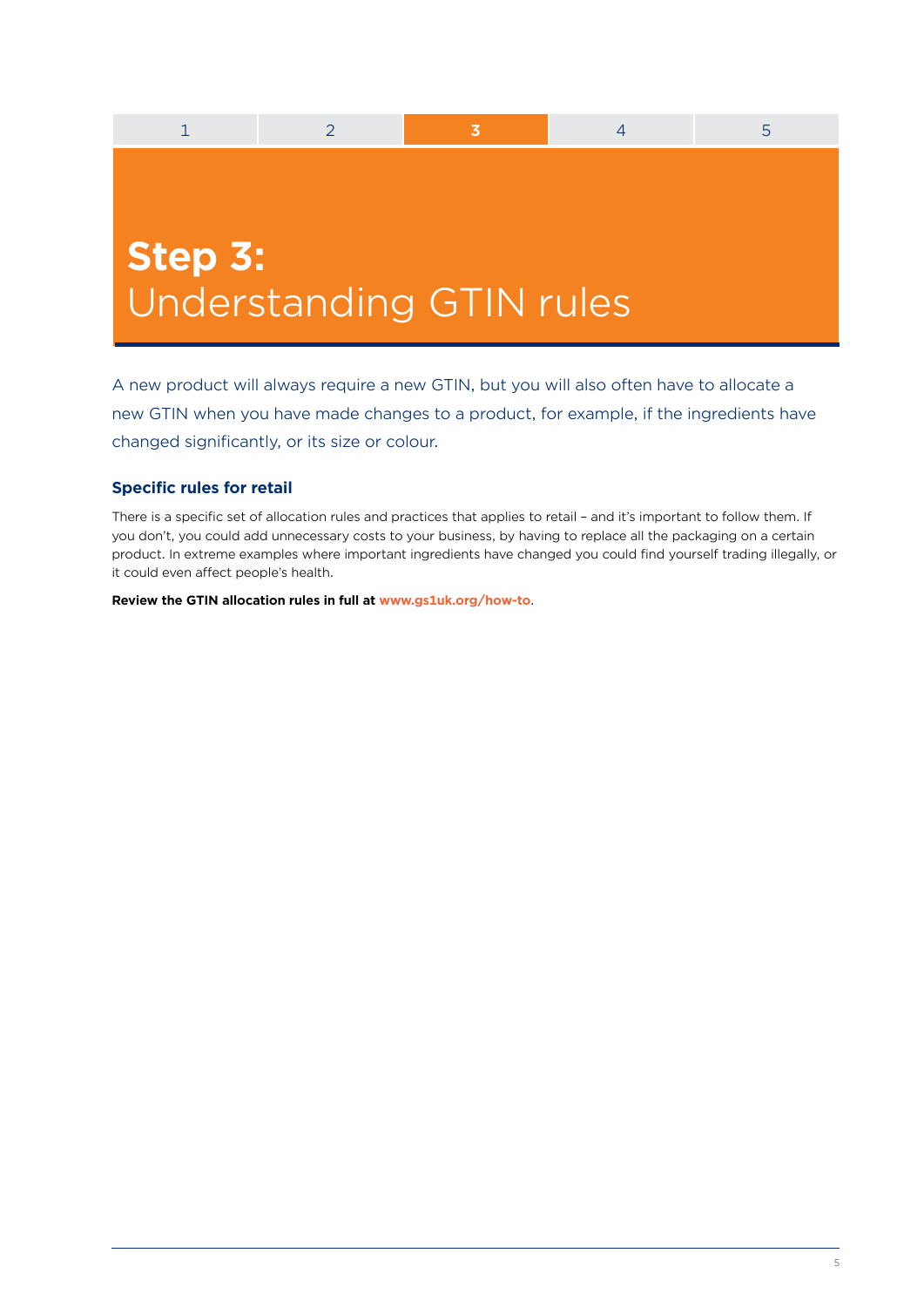| Step 4: |                      |  |  |
|---------|----------------------|--|--|
|         |                      |  |  |
|         | Fulfilment processes |  |  |
|         |                      |  |  |

Once you have registered with an online marketplace or retailer, hopefully you will soon start to receive orders for your product. This means you will need to ship it to your new customers.

There are usually two options here; you send the item yourself OR the online marketplace will send the item on your behalf.

If you are sending the item yourself you do not necessarily need to create a barcode as the item will not be sold at a retail point of sale or enter a supply chain.

However, if the retailer is carrying out the fulfilment of your product you will probably need to apply a barcode image to it (these are also often referred to as EAN-8 or EAN-13 barcodes). This enables the marketplace to easily track and trace your product.





# **How do I create my barcode images?**

You can do this either through GS1 UK or by getting in touch with one of our accredited solution providers. Go to **www.gs1uk.org/mynumberbank** to find out more.

### **How do I make sure my barcode works?**

You can either **validate** your barcodes to check their format accuracy, or **verify** them for consistency at the point of production.

#### **Validation**

Our validation service checks a PDF version of any barcode images you create – using a barcode verifier that meets our latest global standards. This process checks:

- The GTIN is in the right format showing correct use of the company prefix
- Colours are used appropriately
- The barcode is within the right range of sizes and proportions
- The barcode is positioned correctly on your product

#### **Verification**

You can also physically send your product in its barcoded packaging to one of our accredited solution providers who will verify it to make sure it is printed correctly.

You can even go one step further and install specialist verification equipment on your production line to check barcode quality and consistency as your products are made. Contact one of our solution providers for more information.

You can find out more about validation and verification services at **www.gs1uk.org/mynumberbank**.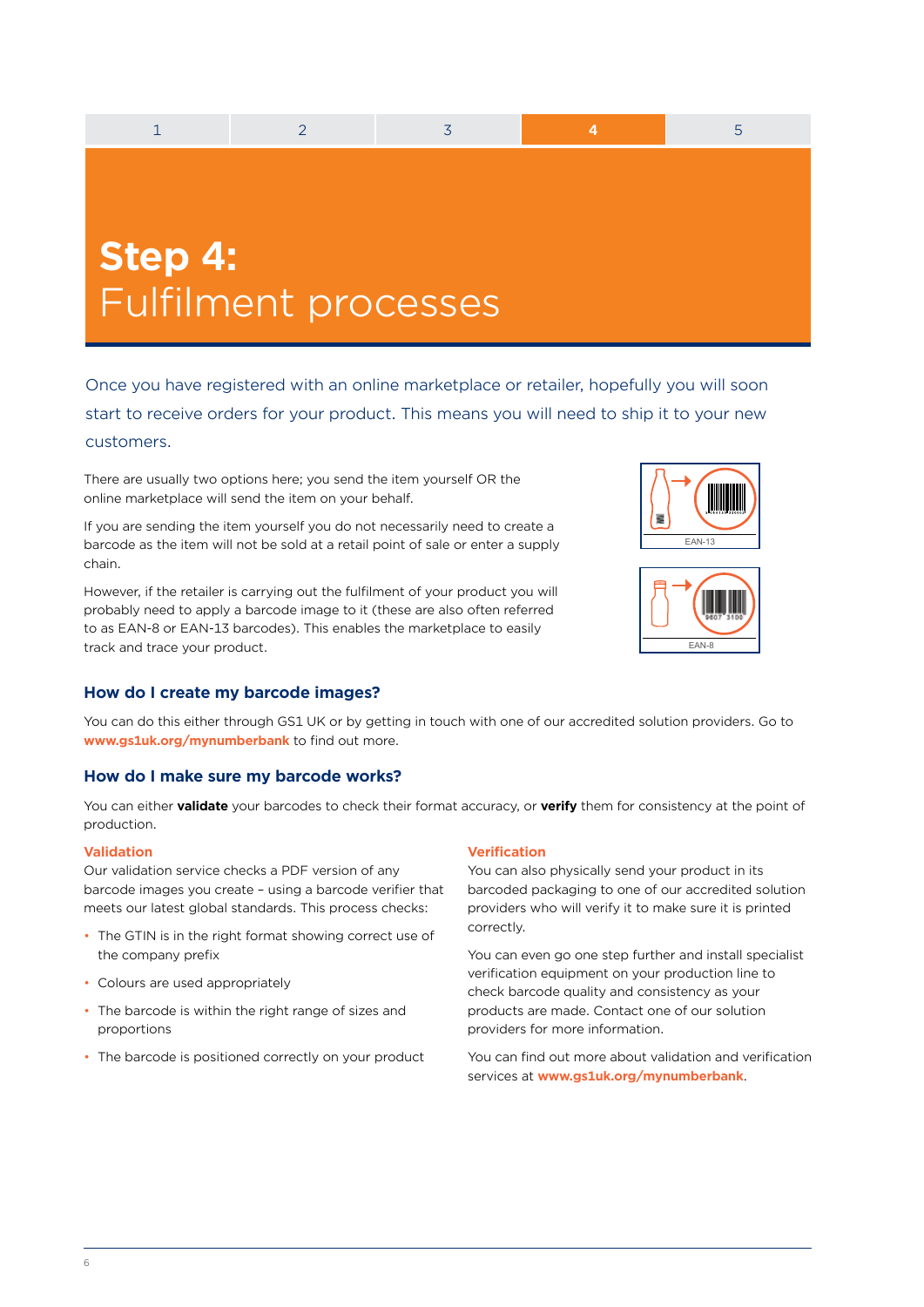

At GS1 UK we can deliver a range of training courses online, onsite or at our offices in London.

We know that understanding all of the standards around getting your product to market can be confusing.

Perhaps you're after a short, focused introduction? Or would like to attend a more tailored workshop to suit your exact business requirements? Either way, our experts can help you to understand, implement and use GS1 standards and barcodes successfully.

**Visit www.gs1uk.org/training for more information and the latest courses and dates.**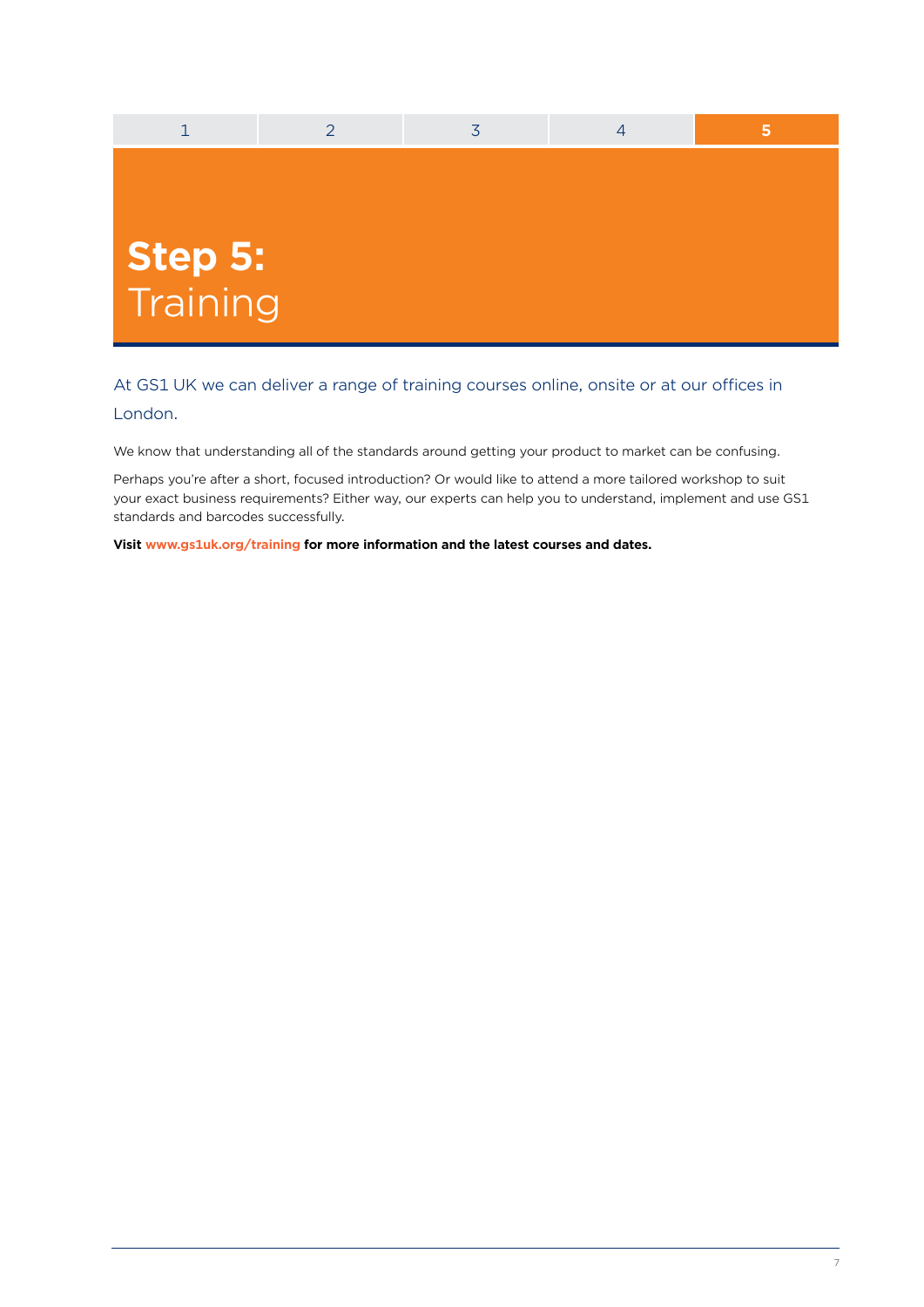# Further help and support

# We have all the support and services you need available online at **www.gs1uk.org.**

1 2 3 4 5

Some specific resources and services that will help you include…

# **My Numberbank**

Assign GTINs to your products, create barcodes – and more. **www.gs1uk.org/mynumberbank.**

# **Find a solution provider**

Create and verify barcodes, implement EDI – with the help of 100+ accredited solution providers. **www.gs1uk.org/finder.**

# **How to guides**

We have a range of guides to help you use our standards. You'll find them all at **www.gs1uk.org/how-to** including:

# Bar coding - Getting it right Your in-depth guide to creating and applying barcodes on products, cases and pallets.

#### GTIN Allocation Rules

Everything you need to know to make sure you comply with GS1 standards.

And of course you can always contact our Member Support Team on Freephone 0808 178 8799 or alternatively call +44 (0)20 7092 3501. We're open from Monday to Friday, 8.30am to 5.30pm.